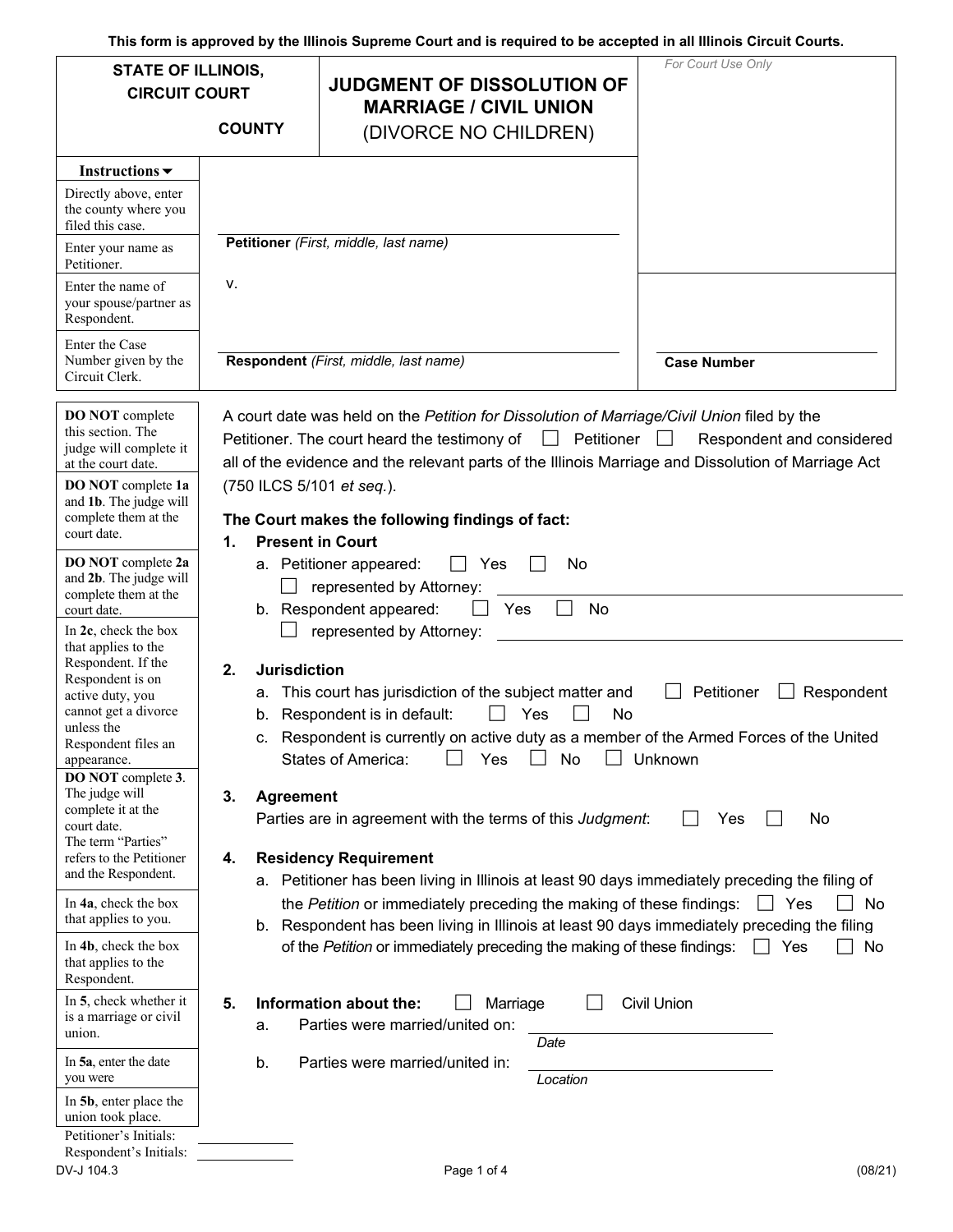## **6. Grounds for Dissolution**

 Irreconcilable differences have caused the irretrievable breakdown of the marriage or civil union and efforts at reconciliation have failed or future attempts at reconciliation would be impracticable and not in the best interests of the family.

 **7. There are no children born or adopted of this marriage/civil union and neither party is pregnant.** 

### **8. Real Estate**

a. Parties have an interest in real estate, which was obtained during the marriage/civil union:

b. The address of the real estate is:

| Street, Apt # | City                                                                                                                                                  | State | <b>ZIP</b> |
|---------------|-------------------------------------------------------------------------------------------------------------------------------------------------------|-------|------------|
| Yes           | c. A legal description of the real estate is attached to this <i>Judgment</i> :<br>No.                                                                |       |            |
|               | d. Plaintiff or Respondent has an interest in non-marital real<br>I have listed non-marital real estate on the attached Non-Marital Real Estate form. | Yes   | No         |

### **9. Maintenance/Spousal Support**

a. These parties have waived the right to maintenance/spousal support:



 $\text{complete them at the }$  | b. This party is entitled to maintenance/spousal support:

court date.  $\Box$  Petitioner  $\Box$  Respondent  $\Box$  Neither party

# **THEREFORE, IT IS ORDERED, ADJUDGED, AND DECREED AS FOLLOWS:**

 **A. The parties are awarded a** *Judgment of Dissolution of Marriage/Civil Union* **and the bonds of matrimony/civil union existing between Petitioner and Respondent are hereby dissolved.** 

### In **B**, **DO NOT** check **B. Debts and Liabilities**

- any boxes. The judge  $\Box$  Each party will be responsible for 50% of each joint debt. *(unless listed in the chart below)* will check boxes at the  $\Box$
- court date. **Each party will be responsible for all of the debts in their own name.** *(unless listed in the*  $\Box$  Each party will be responsible for all of the debts in their own name. *(unless listed in the chart below)*

### $\Box$  These debts shall be paid by the parties as follows:

|     | <b>Debt</b>        | <b>Amount</b><br>Owed | To be paid by: |                           |  |  |
|-----|--------------------|-----------------------|----------------|---------------------------|--|--|
|     | (Name of Creditor) |                       | Petitioner     | Respondent   Both Equally |  |  |
| . . |                    |                       |                |                           |  |  |
| 2.  |                    |                       |                |                           |  |  |
| 3.  |                    |                       |                |                           |  |  |
| 4.  |                    |                       |                |                           |  |  |
| 5.  |                    |                       |                |                           |  |  |
| 6.  |                    |                       |                |                           |  |  |
|     |                    |                       |                |                           |  |  |

There is an *Additional Debts & Liabilities* form attached:  $\Box$  Yes  $\Box$  No

 $\Box$  Parties shall indemnify and hold the other party harmless for the debts they are assigned.

 will complete it at the **DO NOT** complete section **8a**. The judge court date.

 address of the real In **8b**, enter the estate.

 of the real estate, attach it to this *Judgment*. In **8c**, check the box that applies. If you have a legal description

 Complete and attach In **8d**, check yes if either of you owned real estate before you were married/united. the *Non-Marital Real Estate* form.

| <b>DO NOT</b> complete |
|------------------------|
| sections 9a and 9b.    |
| The judge will         |
| complete them at the   |
| court date.            |

any boxes. The judge

| <b>Chart: DO fill in the</b>           |
|----------------------------------------|
| name of creditor and                   |
| amount owed for debts                  |
| after the date of                      |
| marriage/civil union in                |
| the chart. DO NOT                      |
| check who is to pay                    |
| the debt.                              |
| If you need more<br>room to list debts |

 *& Liabilities* form. room to list debts check "Yes." Complete and attach the *Additional Debts* 

Petitioner's Initials: Respondent's Initials: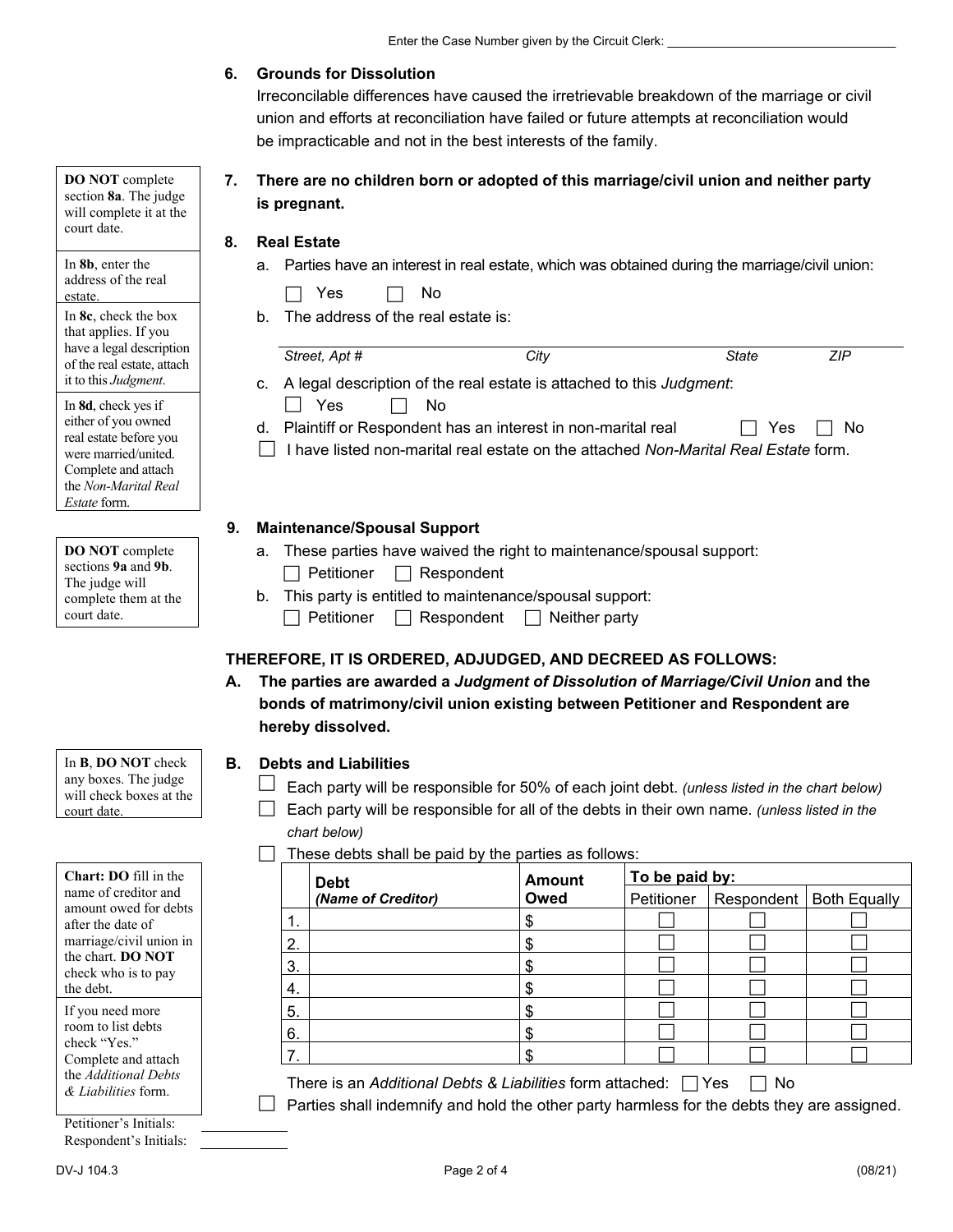|                                                                                      |    | Enter the Case Number given by the Circuit Clerk: ______________________________                                                                                                                                                                                                                                                                                                                                                                                                                                                                                                                                                                                                                                                                                                                                                                                                                                                                                                                                                                                                                                                                                                                                                                                                                                                                 |                   |            |
|--------------------------------------------------------------------------------------|----|--------------------------------------------------------------------------------------------------------------------------------------------------------------------------------------------------------------------------------------------------------------------------------------------------------------------------------------------------------------------------------------------------------------------------------------------------------------------------------------------------------------------------------------------------------------------------------------------------------------------------------------------------------------------------------------------------------------------------------------------------------------------------------------------------------------------------------------------------------------------------------------------------------------------------------------------------------------------------------------------------------------------------------------------------------------------------------------------------------------------------------------------------------------------------------------------------------------------------------------------------------------------------------------------------------------------------------------------------|-------------------|------------|
| DO NOT complete C.<br>The judge will<br>complete it at the<br>court date.            | C. | <b>Pension and Retirement Accounts</b><br>Each party is awarded the pension and retirement accounts in his/her own name.<br>Petitioner is awarded<br>% of the marital/civil union portion of<br>Respondent's pension/retirement accounts.<br>Respondent is awarded ___________________% of the marital/civil union portion of<br>Petitioner's pension/retirement accounts.<br>$\Box$ Petitioner $\Box$ Respondent shall prepare a Qualified Domestic Relations Order.                                                                                                                                                                                                                                                                                                                                                                                                                                                                                                                                                                                                                                                                                                                                                                                                                                                                            |                   |            |
| DO NOT complete D.<br>The judge will<br>complete it at the<br>court date.            | D. | Real Estate ("marital real estate" is an interest in real estate obtained during the marriage or civil union.)<br><b>Example 1</b> Respondent is awarded the marital real estate and shall pay the<br>other party $\quad$ $\bullet$ for his/her interest in the real estate.<br>The marital real estate shall be sold.<br>The net proceeds of the sale (sale price minus costs of sale) shall be divided with<br>Petitioner to receive ______________ % Respondent to receive _____________<br>Until the marital real estate is sold, mortgage payments will be paid by $\Box$ Petitioner<br>$\%$ $\Box$ Respondent $\Box$<br>%<br>Until the marital real estate is sold, insurance will be paid by $\Box$ Petitioner<br>% Respondent ______________%<br>Until the marital real estate is sold, cost of maintenance will be paid by $\Box$ Petitioner<br>% $\Box$ Respondent $\_\_\_\_\_\_\_\_\_\_\_\_\_\_\_\_\_\_\_$<br>%<br>Respondent is entitled to claim mortgage payments for federal<br>Petitioner  <br>and state tax purposes.<br>Petitioner $\Box$<br>Respondent is entitled to claim property tax payments for federal<br>$\Box$<br>and state tax purposes.<br>Petitioner $\Box$<br>Respondent shall refinance the debt on the real estate to<br>$\blacksquare$<br>remove the other party from the obligation by:<br>$\overline{Date}$ |                   | $\%$       |
|                                                                                      |    | $\Box$ Petitioner $\Box$ Respondent shall sign a quitclaim deed transferring his/her<br>interest to the other party by:<br>Date                                                                                                                                                                                                                                                                                                                                                                                                                                                                                                                                                                                                                                                                                                                                                                                                                                                                                                                                                                                                                                                                                                                                                                                                                  |                   |            |
|                                                                                      |    | Other orders:                                                                                                                                                                                                                                                                                                                                                                                                                                                                                                                                                                                                                                                                                                                                                                                                                                                                                                                                                                                                                                                                                                                                                                                                                                                                                                                                    |                   |            |
| In E, DO NOT check<br>any boxes. The judge<br>will check boxes at the<br>court date. | Е. | <b>Personal Property and Bank Accounts</b><br>Parties shall keep the property and bank accounts in his/her own name or possession.<br>Personal property of the marriage/civil union shall be divided as follows:                                                                                                                                                                                                                                                                                                                                                                                                                                                                                                                                                                                                                                                                                                                                                                                                                                                                                                                                                                                                                                                                                                                                 |                   |            |
| Chart: DO list the                                                                   |    | <b>Personal Property and Bank Accounts</b>                                                                                                                                                                                                                                                                                                                                                                                                                                                                                                                                                                                                                                                                                                                                                                                                                                                                                                                                                                                                                                                                                                                                                                                                                                                                                                       | Property goes to: |            |
| personal property<br>obtained during the                                             |    | (Be specific in your description of each piece of property)                                                                                                                                                                                                                                                                                                                                                                                                                                                                                                                                                                                                                                                                                                                                                                                                                                                                                                                                                                                                                                                                                                                                                                                                                                                                                      | Petitioner        | Respondent |
| marriage/civil union in                                                              |    | 1.                                                                                                                                                                                                                                                                                                                                                                                                                                                                                                                                                                                                                                                                                                                                                                                                                                                                                                                                                                                                                                                                                                                                                                                                                                                                                                                                               |                   |            |
| the chart. DO NOT<br>check who gets the                                              |    | 2.                                                                                                                                                                                                                                                                                                                                                                                                                                                                                                                                                                                                                                                                                                                                                                                                                                                                                                                                                                                                                                                                                                                                                                                                                                                                                                                                               |                   |            |
| property.                                                                            |    | 3.                                                                                                                                                                                                                                                                                                                                                                                                                                                                                                                                                                                                                                                                                                                                                                                                                                                                                                                                                                                                                                                                                                                                                                                                                                                                                                                                               |                   |            |
|                                                                                      |    | 4.<br>5.                                                                                                                                                                                                                                                                                                                                                                                                                                                                                                                                                                                                                                                                                                                                                                                                                                                                                                                                                                                                                                                                                                                                                                                                                                                                                                                                         |                   |            |
|                                                                                      |    | 6.                                                                                                                                                                                                                                                                                                                                                                                                                                                                                                                                                                                                                                                                                                                                                                                                                                                                                                                                                                                                                                                                                                                                                                                                                                                                                                                                               |                   |            |
|                                                                                      |    | $\overline{7}$ .                                                                                                                                                                                                                                                                                                                                                                                                                                                                                                                                                                                                                                                                                                                                                                                                                                                                                                                                                                                                                                                                                                                                                                                                                                                                                                                                 |                   |            |
| Detitioner's Initials                                                                |    |                                                                                                                                                                                                                                                                                                                                                                                                                                                                                                                                                                                                                                                                                                                                                                                                                                                                                                                                                                                                                                                                                                                                                                                                                                                                                                                                                  |                   |            |

Petitioner's Initials: Respondent's Initials:

<u> Tanzania (h. 1878).</u>